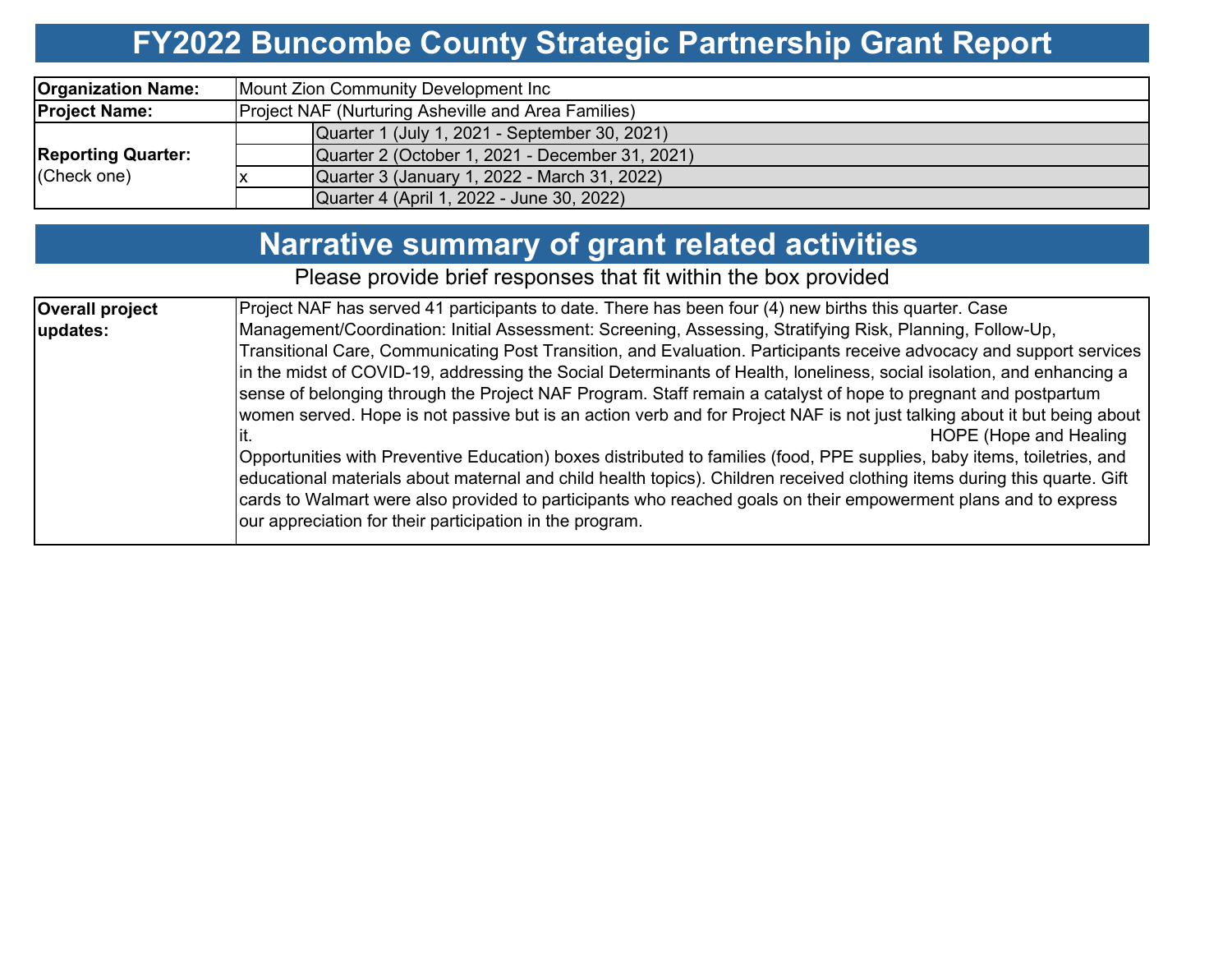| <b>Activities related to</b> | Project NAF (Nurturing Asheville & Area Families)                                                                                 |  |  |  |  |  |  |  |  |
|------------------------------|-----------------------------------------------------------------------------------------------------------------------------------|--|--|--|--|--|--|--|--|
| increasing equity,           | Project NAF advocates and amplifies the voices of People of Color in particular- African American pregnant and                    |  |  |  |  |  |  |  |  |
| diversity and inclusion:     | postpartum women, and all people in general who are disproportionately impacted by health disparities and to address              |  |  |  |  |  |  |  |  |
|                              | the need for jobs, housing, crime prevention, education, and health care.                                                         |  |  |  |  |  |  |  |  |
|                              | Case Management: Project NAF builds and promotes a thriving community that reduces barriers, systemic and                         |  |  |  |  |  |  |  |  |
|                              | institutional racism and ensures access to employment, quality healthcare, education, and housing for People of Color.            |  |  |  |  |  |  |  |  |
|                              | Act/Access: Partnerships with faith-based organizations, serves on Buncombe County's CHIP committee and other                     |  |  |  |  |  |  |  |  |
|                              | steering committees to - impact policymakers, hospitals, and nonprofits to implement strategies that empower People               |  |  |  |  |  |  |  |  |
|                              | of Color in particular, and all people in general who are impacted by health disparities.                                         |  |  |  |  |  |  |  |  |
|                              | Project NAF Virtual Education Sessions: Implementing Research-Based Curriculum                                                    |  |  |  |  |  |  |  |  |
|                              | Project NAF conducted six (6) Virtual Education Sessions implementing the research-based curriculum "Partners for a               |  |  |  |  |  |  |  |  |
|                              | Healthy Baby: 100% increased knowledge. See Progress Toward Annual Goas document.                                                 |  |  |  |  |  |  |  |  |
|                              | <b>Special Events and Other activities:</b>                                                                                       |  |  |  |  |  |  |  |  |
|                              | CHIP: Community Health Improvement Process: Executive Director was asked to serve on CETAC in a Leadership<br>Role. (March 2022). |  |  |  |  |  |  |  |  |
|                              | CETAC: (Continuing Training Advisory Committee). Executive Director serves on this committee. To advance the                      |  |  |  |  |  |  |  |  |
|                              | practice and profession of Public Health Social Work (PHSW) and assure high quality education and training for NC                 |  |  |  |  |  |  |  |  |
|                              | Public Health Social Workers. The twenty committee members are jointly appointed by the NC State Public Health                    |  |  |  |  |  |  |  |  |
|                              | Director and the Dean of the UNC Gillings School of Public Health. The members come from state and local health                   |  |  |  |  |  |  |  |  |
|                              | departments, other public health settings, associations of public health and schools of social work. Serving on CETAC             |  |  |  |  |  |  |  |  |
|                              | affords the opportunity to keep abreast of educational and sustainability initiatives. (See attachment).                          |  |  |  |  |  |  |  |  |
|                              | Helpmate: Ongoing collaboration as a member of Helpmate's Board of Directors.                                                     |  |  |  |  |  |  |  |  |
|                              | Home Visitors Collaborative Meetings: Executive Director is the host of these meetings                                            |  |  |  |  |  |  |  |  |
|                              | •January 11, 2022.                                                                                                                |  |  |  |  |  |  |  |  |
|                              | •February 25, 2022                                                                                                                |  |  |  |  |  |  |  |  |
|                              |                                                                                                                                   |  |  |  |  |  |  |  |  |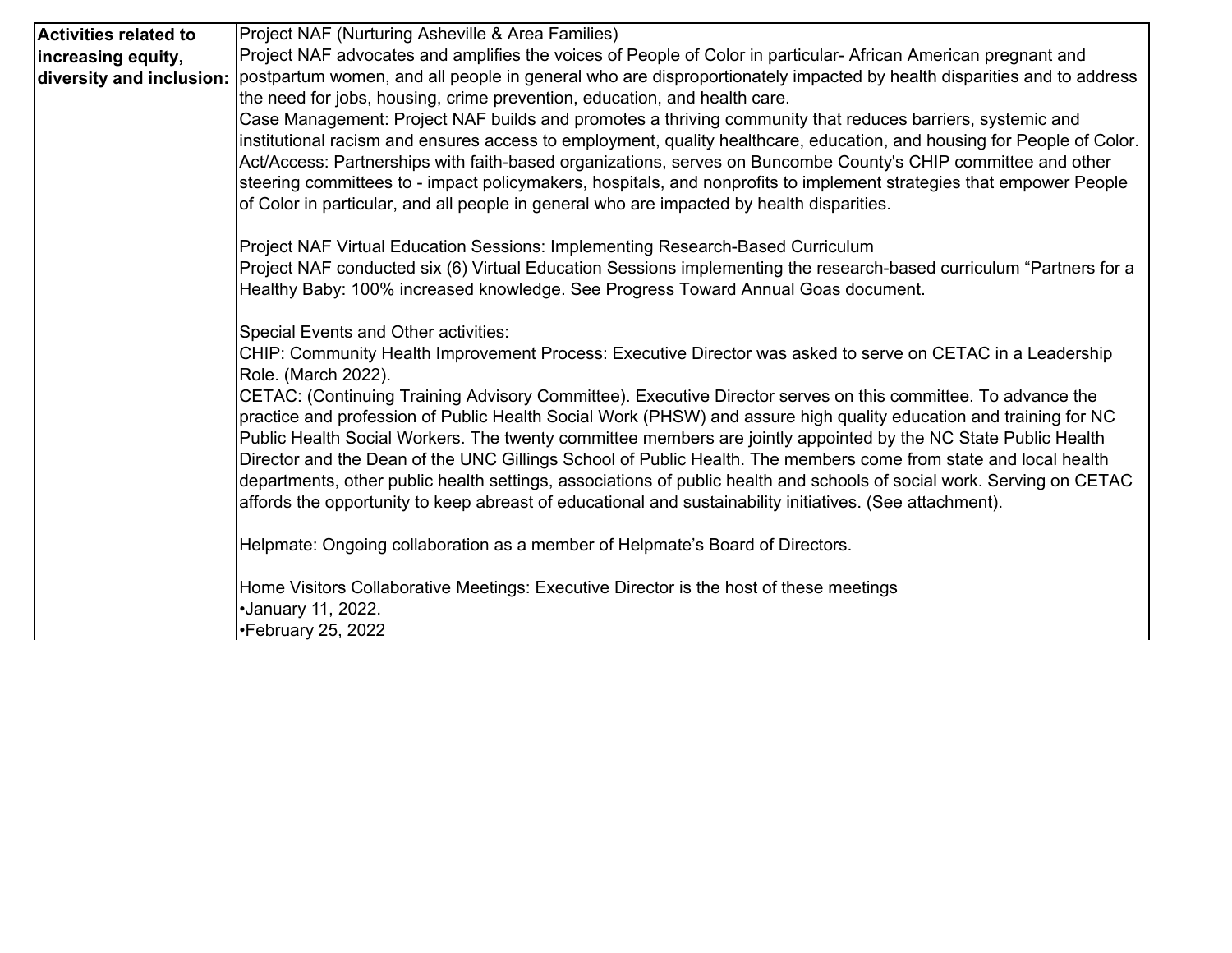Mothering Asheville: Executive Director serves on the Steering Committee Monthly Marketing and Advertising via The Urban News & WRES: (Jan-Mar 2022)

Financial Sustainability:

Mount Zion Community Development, Inc. has ongoing plans to enhance financial stability for its corporation. Sustainability is not just about money, but about sustaining, maintaining, and continuing program services after the funding period is over. Sustainability begins with program development to improve an individual's and a community's well-being.

Current Funding Plans/Opportunities and Plan-of-Action: Inclusive of but not limited to the following activities:

1. Project NAF will continue to pursue and follow-up with current funding sources for on-going opportunities for funding. 2. To keep abreast of local, state, and federal funding opportunities via emails, websites, and news articles including NC DHHS, and Grants.gov.

3. To collaborate with and request meetings with local organizations to discuss program(s) and funding needs.

4. To seek opportunities to collaborate within and across health and social services to heighten community awareness about the Project NAF Program.

5. To continue to be a visible presence in the community by speaking out to keep funding service needs on the table.

Financial Sustainability continued:

•First Presbyterian Church of Asheville's Loaves and Fishes Ministry: \$1420 donated to the Project NAF Program. •Anonymous Donation of \$1,000 from Schwab Charities.

•2/11/2022: Grant applications submitted for continued funding for Buncombe County's Strategic Partnership for FY23. •02/08/2022: Submitted an Impact grant application to the WNC Bridge Foundation

•2-11-2022: Grant applications for Buncombe County's Tipping Point grant for the Project NAF Program.

•3-28-2022: Site Visit with WNC Bridge Foundation for potential funding for FY23.

•4-12-2022: Grant application submitted to Buncombe County COVID Recovery funds.

•Dogwood Health Trust: Full application in progress.

•Increased donation approval from Mt. Zion Church of Asheville, Inc.

•Notification from the NCDHHS Healthy Beginning's Project: See excerpt from letter from Belinda Pettiford,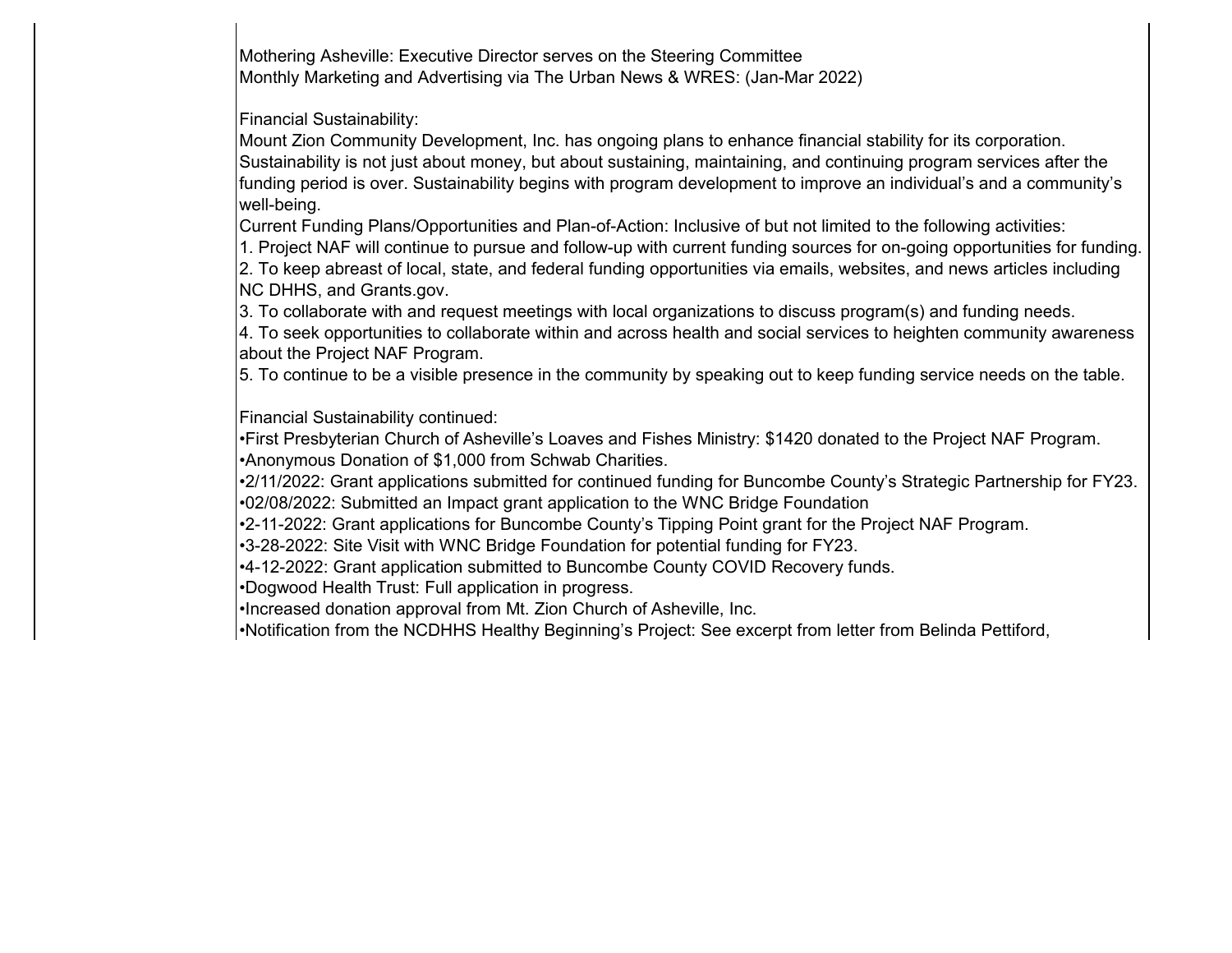"After a thorough review of your application by a team of subject matter experts, we are pleased to share that your agency's application has been recommended for funding at \$80,000 annually during the next 3 years. The approved timeframe is June 1, 2022 – May 31, 2025. Continued funding will be based on availability of funds and performance."

 Belinda Pettiford, Branch Head Women's Health Branch

Mount Zion Community Development, Inc. remains grateful for continued funding from Buncombe County in its ongoing support of and to African American pregnant and postpartum women, their babies, children, and their families.

Outreach & Collaboration: January 2022 •01/11/2022: Attended Buncombe County's grant writing session •01/12/2022: Attended Buncombe County's grant writing session •01/14/2022: WLOS Spotlight Carolina featuring the Project NAF Program •01/22/2022: Outreach with Mt. Zion Missionary Baptist Church of Asheville, Inc. •01/25/2022 Bartlett Arms Apartment Buncombe County Community Engagements •01/27/2022: YMCA's Strategic Planning meeting with the African American Community. Special invite by Mrs. Johnnie Grant, Publisher, The Urban News

February 2022

•02/01/2022: Outreach with Mt. Zion Missionary Baptist Church of Asheville, Inc. •02/08/2022 Bartlett Arms Apartment Buncombe County Community Engagements •02/19/2022 YMI Black History Brunch Celebration •2/25/2022: Home Visitors Collaborative Meeting.

March 2022•03/16/2022 "Let's Talk" Youth Forum at YMI Cultural Center. Executive Director on plannin g committee. The purpose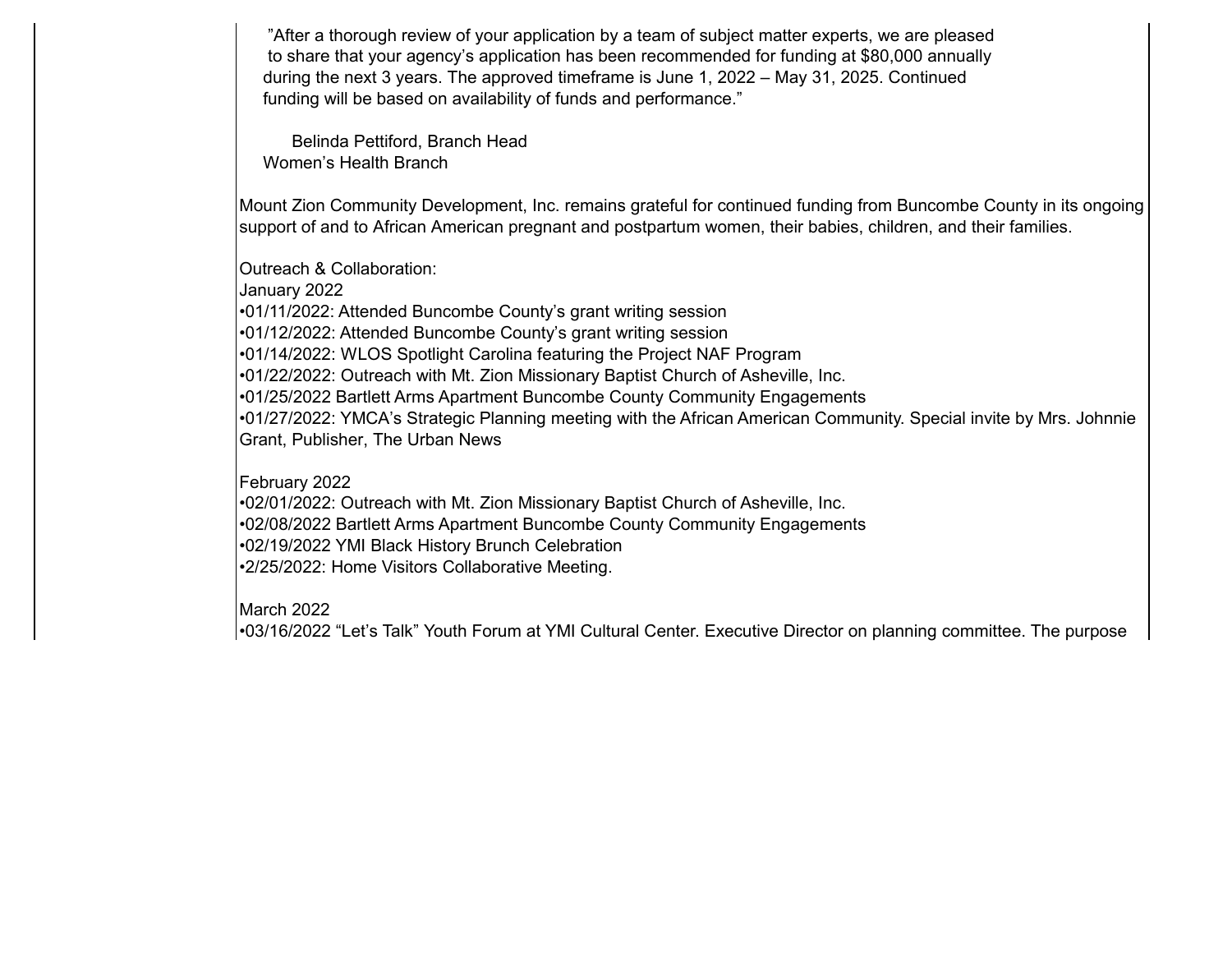|                                       | of this meeting was to share a platform for youth and teens to share and to explore options to impact the suicide rate.<br>.03/22/2022 Bartlett Arms Apartment Buncombe County Community Engagements                                                                                                                                                                                                                                                                                                                                           |  |  |  |  |  |  |  |  |
|---------------------------------------|------------------------------------------------------------------------------------------------------------------------------------------------------------------------------------------------------------------------------------------------------------------------------------------------------------------------------------------------------------------------------------------------------------------------------------------------------------------------------------------------------------------------------------------------|--|--|--|--|--|--|--|--|
|                                       | Trainings:<br>[01/14/2022: It's SIDS Virtual Training (Southwestern Child Development<br>03/15-31/2022: Circle of Security Virtual Training: 8:00pm-10:pm, (global training)<br>on Mondays & Thursdays.<br>The Circle of Security (COS) TM is an evidence-based program designed to help caregivers who are parenting children<br>from birth to age 5-6, gain a better understanding of their children's needs and develop a secure attachment and<br>relationship with their children.<br>Project NAF staff completed certification training. |  |  |  |  |  |  |  |  |
|                                       | 03/23/2022: National Association of Social Workers: Practitioner Wellness- Ethics Training                                                                                                                                                                                                                                                                                                                                                                                                                                                     |  |  |  |  |  |  |  |  |
|                                       | Project NAF Advisory Board Meetings:                                                                                                                                                                                                                                                                                                                                                                                                                                                                                                           |  |  |  |  |  |  |  |  |
|                                       | Project NAF's Community Advisory Board (CAB) is comprised of organizations of like-minded organization/programs<br>who advise the program on continued development, implementation, evaluation, and maintenance. The overall goal is<br>to provide recommendations to ensure optimal delivery of program goals, objectives, and services. Each advisory<br>committee is made up of individuals with experience and expertise in their given field.<br>Two meetings this quarter: January 28, 2022, and March 11, 2022.                         |  |  |  |  |  |  |  |  |
| <b>Activities related to</b>          | MZCD's overarching objective of operational excellence is to create an atmosphere that is not hindered by obstacles,                                                                                                                                                                                                                                                                                                                                                                                                                           |  |  |  |  |  |  |  |  |
| increasing operational<br>excellence: | one of accountability and transparency- knowing that challenges will come-limited budgets, limited resources and goals<br>that may not align as proposed but, to see challenges as opportunities for change and obstacles as opportunities for<br>growth.<br>Some                                                                                                                                                                                                                                                                              |  |  |  |  |  |  |  |  |
|                                       | key components of operational excellence: To keep the focus on MZCD's mission and vision, to be processed focus,<br>strategic planning, quality assurance, thinking, staying abreast of community needs, constant review of goals and<br>objectives and to make amends when/if needed, and to lead with humility. Always willing to listen, to seek guidance<br>if/as needed and a continuous desire to grow.                                                                                                                                  |  |  |  |  |  |  |  |  |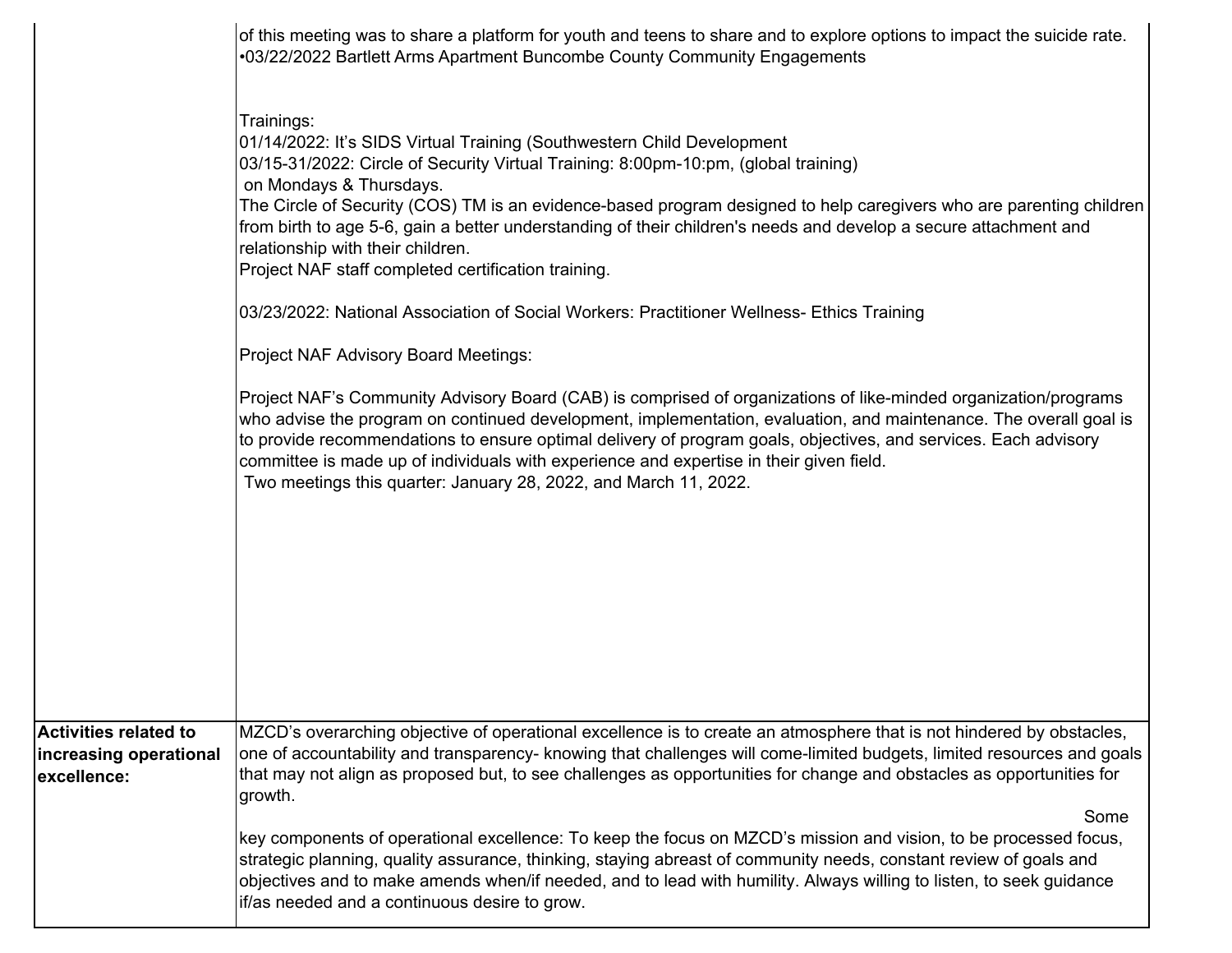# **FY2022 Buncombe County Strategic Partnership Grant Report**

| <b>Organization Name:</b>                | Mount Zion Community Development Inc                |  |  |  |  |  |  |  |
|------------------------------------------|-----------------------------------------------------|--|--|--|--|--|--|--|
| <b>Project Name:</b>                     | Project NAF (Nurturing Asheville and Area Families) |  |  |  |  |  |  |  |
|                                          | Quarter 1 (July 1, 2021 - September 30, 2021)       |  |  |  |  |  |  |  |
| <b>Reporting Quarter:</b><br>(Check one) | Quarter 2 (October 1, 2021 - December 31, 2021)     |  |  |  |  |  |  |  |
|                                          | Quarter 3 (January 1, 2022 - March 31, 2022)        |  |  |  |  |  |  |  |
|                                          | Quarter 4 (April 1, 2022 - June 30, 2022)           |  |  |  |  |  |  |  |

### **Progress toward annual goals**

|                                               |                    | Please only include new data for the specific quarter |                  |                  |                  |                                                 |
|-----------------------------------------------|--------------------|-------------------------------------------------------|------------------|------------------|------------------|-------------------------------------------------|
| <b>Measure</b>                                | <b>Annual Goal</b> | <b>Quarter 1</b>                                      | <b>Quarter 2</b> | <b>Quarter 3</b> | <b>Quarter 4</b> | <b>Progress</b><br>toward<br><b>Annual Goal</b> |
| Percent of program participants who report    |                    |                                                       |                  |                  |                  |                                                 |
| increased knowledge of maternal and child     |                    |                                                       |                  |                  |                  |                                                 |
| health topics to reduce premature births      |                    | 100%                                                  | 100%             | 100%             |                  | 100%                                            |
| Percent of program participants who report    |                    |                                                       |                  |                  |                  |                                                 |
| increased knowledge of maternal and child     |                    |                                                       |                  |                  |                  |                                                 |
| health topics to reduce low-birth weight      |                    | 100%                                                  | 100%             | 100%             |                  | 100%                                            |
| Percent of program participants who report    |                    |                                                       |                  |                  |                  |                                                 |
| increased knowledge gained in the focus areas |                    |                                                       |                  |                  |                  |                                                 |
| discussed during one-on-one visits and        |                    |                                                       |                  |                  |                  |                                                 |
| educational sessions                          |                    | 100%                                                  | 100%             | 100%             |                  | 100%                                            |

#### **Comments:**

Project NAF continues to provide one-on-one visits to program participants. During COVID-19, case management activities were held in community settings-in a confidential matter as approved by the participants, as well as home visits which were held outside. Staff also implemented the reseach-based curriculum "Partners for a Healthy Baby Digital" Curriculum. This enhanced safety measures during the pandemic and afforded participants to participant in their home settings.